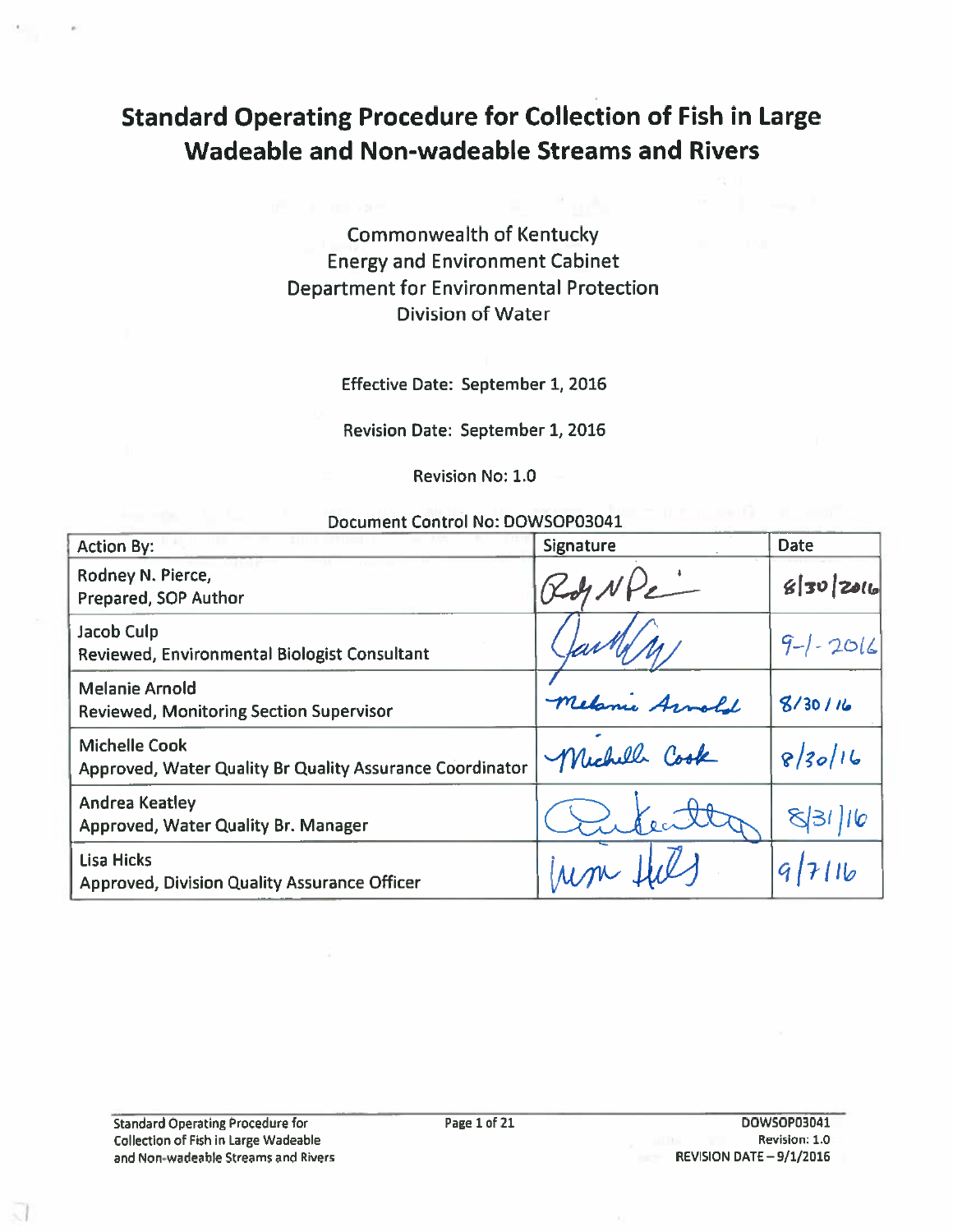#### Revision History

| $\epsilon$<br>Date of Revision | Page(s) Revised | <b>Revision Explanation</b> |
|--------------------------------|-----------------|-----------------------------|
| 9/1/2016                       | ALL             | New Document                |
|                                |                 |                             |
|                                |                 |                             |
|                                |                 |                             |
|                                |                 |                             |

Suggested Citation: Kentucky Division of Water (KDOW). 2016. Standard Operating Procedure for Collection of Fish in Large Wadeable and Non-wadeable Streams and Rivers, Version 1.0. Kentucky Department for Environmental Protection, Division of Water, Frankfort, Kentucky.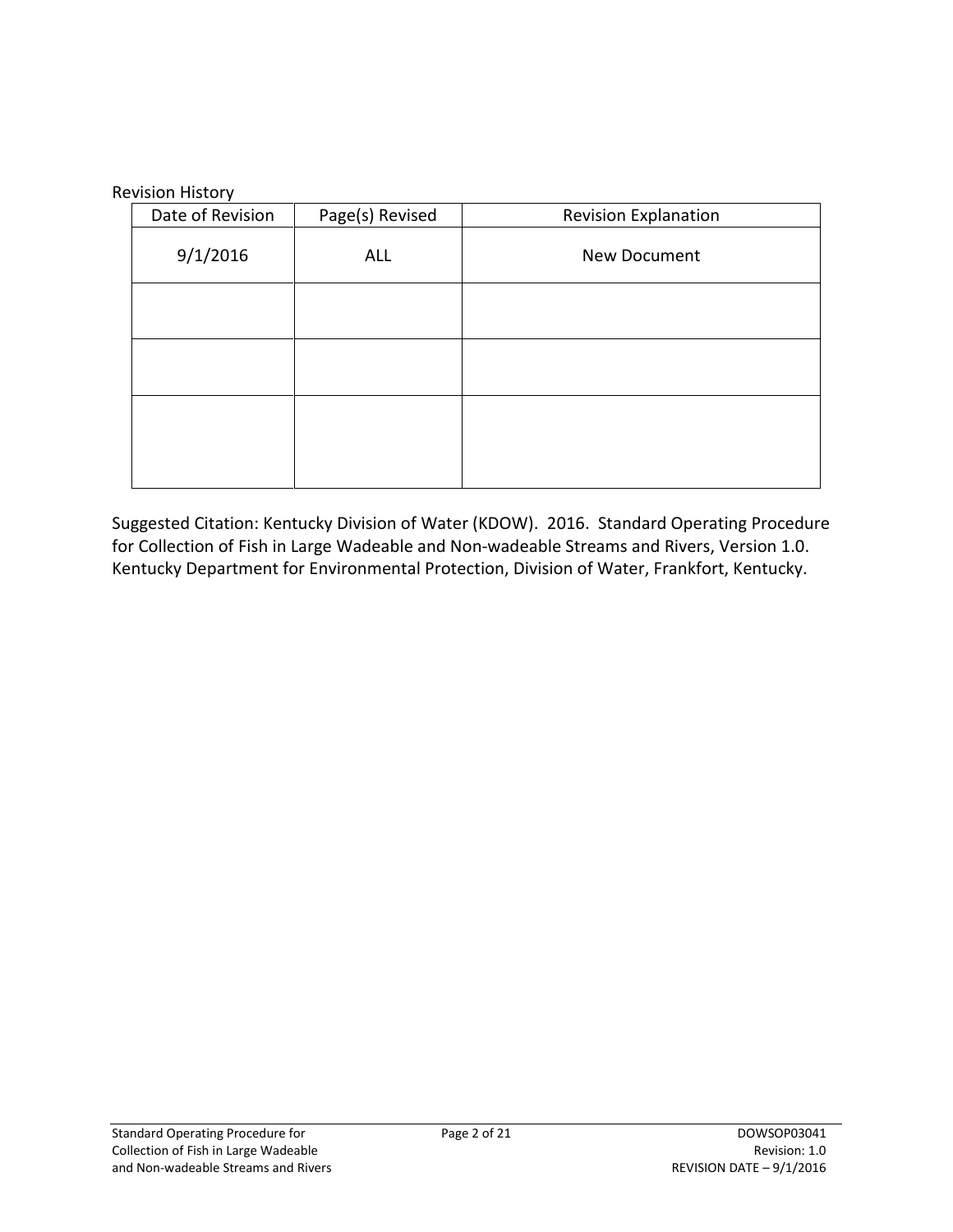|--|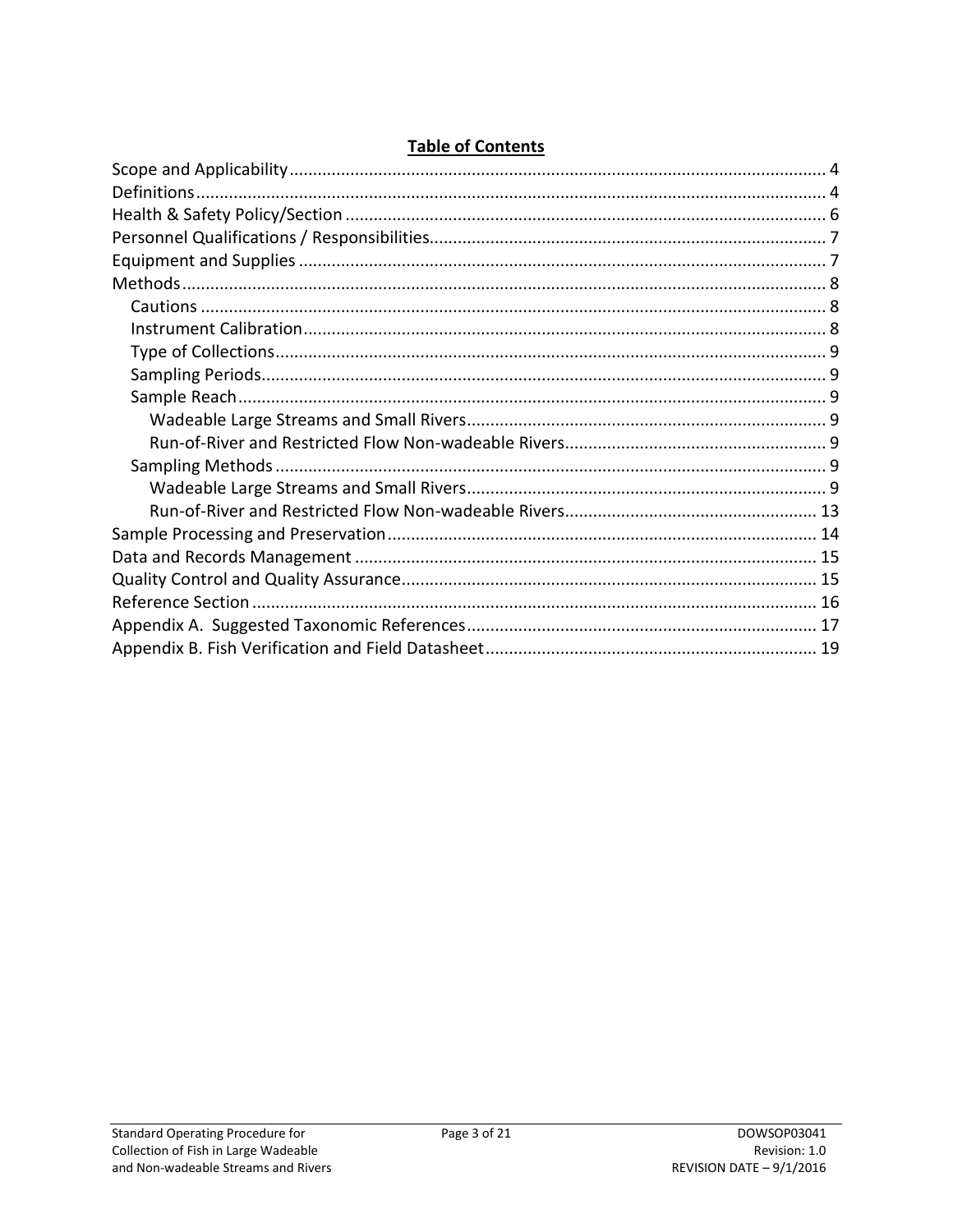#### <span id="page-3-0"></span>**Scope and Applicability**

This manual has been developed by the Kentucky Division of Water (KDOW) as guidance for the uniform and accurate collection, field processing, field handling and quality assurance/quality control (QA/QC) of fish samples collected from the large wadeable and non-wadeable waters of Kentucky. The methods defined herein are required for all fish collection, field processing, field handling and QA/QC activities resulting in information that could be used for water quality assessments. Advantages of using fish as biological indicators include their 1) widespread distribution from small streams to all but the most polluted waters; 2) utilization of a variety of trophic levels; 3) stable populations during summer months; and 4) the availability of extensive life history information (Karr et al. 1986). The methods used for collecting fish community structure data for use in the large river biotic index development are outlined in this manual.

Any data submitted to KDOW for review will undergo QA/QC and those identified as not following the methods set forth in this document will be flagged as not suitable for the Integrated Report to Congress on Water Quality in Kentucky (305[b] and 303[d] Reports). These data may be retained in KDOW files for other data purposes.

## <span id="page-3-1"></span>**Definitions**

Anode – the positive electrode.

Backpack Electrofisher– unit designed for electrofishing.

Backpack Electrofishing (BPEF) – electrofishing with a backpack electrofisher.

Barge Electrofishing – use of a small boat to carry a generator and pulsator.

Cathode – The negative electrode.

DC – Direct current

Dip Net – A net (of appropriate size for size fish being collected) with 3/16 inch mesh affixed to a fiberglass handle.

Electrofishing – The use of electricity to provide a sufficient electrical stimulus in fish to permit easy capture by netting.

GPP – Generator powered pulsator electrofisher

KDOW – Kentucky Division of Water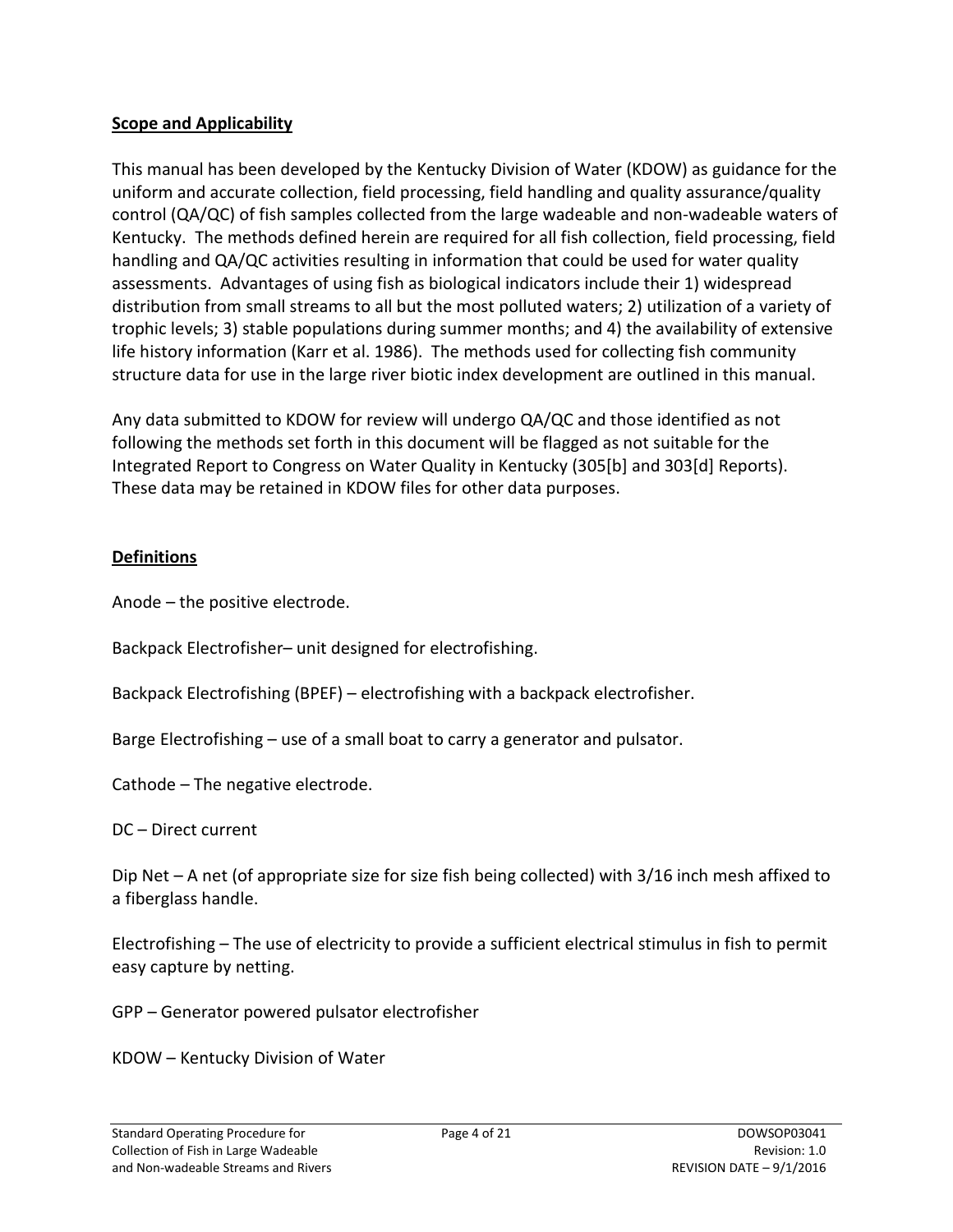Large Streams = free-flowing streams with catchment areas greater than 150-200 mi<sup>2</sup>, with most of the channel accessible for sampling and with most of the stream depth less than 1 meter. All of sampling reach is wadeable.

Netter – The individual who nets the captured fish during electrofishing operations.

Non-wadeable – stream sections that cannot be traversed by foot and sampling cannot be performed without the aid of a boat.

Probe – Pole fitted with a metal ring or dropper array.

PPE – Personal Protective Equipment

Rat Tail – cable that is dragged behind a backpack electrofisher and serves the cathode.

Restricted flow Non-wadeable river = a flowing river with a catchment area greater than 200 $mi^2$ and the presence of low-head dams in the system, most areas around the bank may not be wadeable for sampling and with a mean average thalwag depth greater than 4 meters. Most of sampling reach is non-wadeable with generally no areas that are wadeable.

Run-of-river non-wadeable river = a free-flowing stream with a catchment area greater than 150-200 mi<sup>2</sup>, with most areas around the bank that may or may not be wadeable for sampling and with a mean average thalwag depth greater than 1 meter and less than 4 meter. Most of sampling reach is non-wadeable with small areas that are wadeable.

Sample Point – Latitude and longitude that identifies sampling location.

SDS – safety data sheet

Seine – A 10 or 15 foot length by 6 foot width net with 3/16 in mesh affixed to two brails.

Seine effort – One seine effort equal approximately seining 9.2 m<sup>2</sup> (100ft<sup>2</sup>) area.

Shocking seconds – time (in seconds) recorded on the electrofisher that the unit is actively electrofishing.

Small River = a free-flowing stream with a catchment area greater than 150-200 mi<sup>2</sup>, with most areas around the bank that are accessible for sampling and with a mean average thalwag depth less than 1 meter. Most of sampling reach is wadeable with small areas that are non-wadeable.

Wadeable – stream locations that can easily be traversed on foot and efficient sampling can be performed.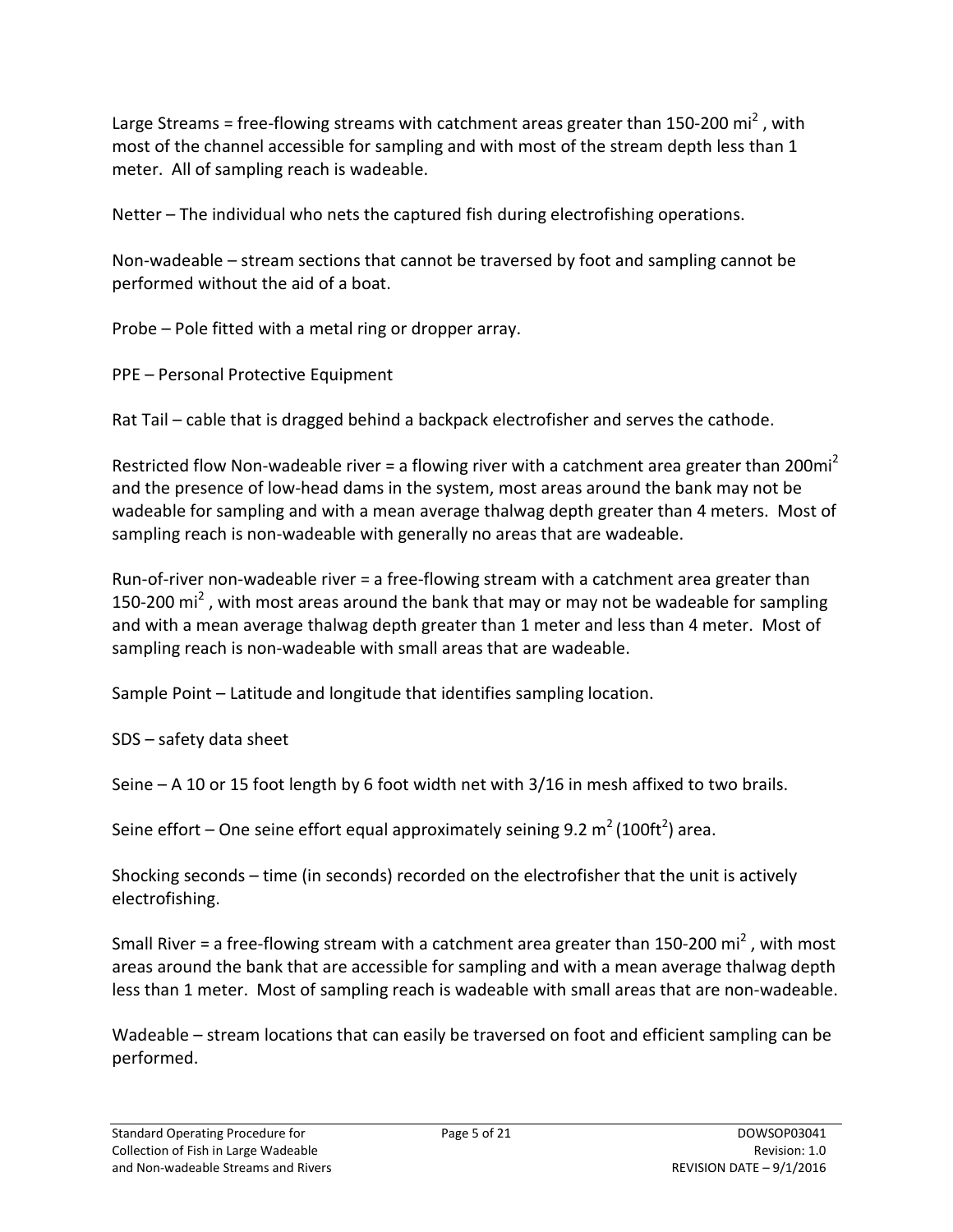## <span id="page-5-0"></span>**Health & Safety Policy/Section**

Supervisors must make employees aware of proper safety procedures before the employee is engaged in electrofishing. Prior to field work, new crew members should receive orientation on equipment, procedure and risks involved. This orientation should include: explain equipment components and function, demonstration of equipment and hazards associated with electrofishing.

For general safety purposes, field crews should consist of more than one field person. At least two, and preferably all, crew members must have CPR and first aid training.

Members of a field crew should familiarize themselves with the nearest hospital, doctor's office or instant medical care provider.

Each field crew should use the following personal protective equipment (PPEs) (as deemed necessary) for each sampling trip: waders, boots, long pants, hearing protection, eye protection, bug repellent, sunscreen and hand sanitizer. If additional PPE is deemed necessary and not available the site must not be sampled.

Each field crew shall take an inventory/checklist of PPEs before each sampling trip making sure that all equipment is working properly. If any PPE is found to be inadequately working, such as leaking, ripped, etc., it should be repaired or replaced before leaving for the sampling trip.

Field crew allergies, such as bee stings, should be identified before the sampling trip.

Field crews should be properly dressed for the weather conditions. Coats, gloves and head coverings should be used during the late fall, winter and early spring to reduce the threat of hypothermia. Shorts can be worn under waders during the summer to reduce the threat of heat exposure (as deemed necessary).

Drinking water and other liquids should be available to field crews during sampling trips. Water coolers with ice can assist in reducing dehydration and heat exposure illnesses.

When transporting a formaldehyde container inside a vehicle, it must be transported in a secondary leak proof container of sufficient volume to hold the amount in the storage container. When pouring formaldehyde into collection jars, gloves should be worn to prevent skin exposure.

Unless placing a specimen into a collection jar, the lid shall remain closed to prevent the splashing of formalin out of the jar. Jars should be kept away from the facial area to reduce splashing and inhalation exposure. Collection jars should be inspected before use to check for damage. If damage is found, the jar is discarded. Plastic collection jars should be utilized.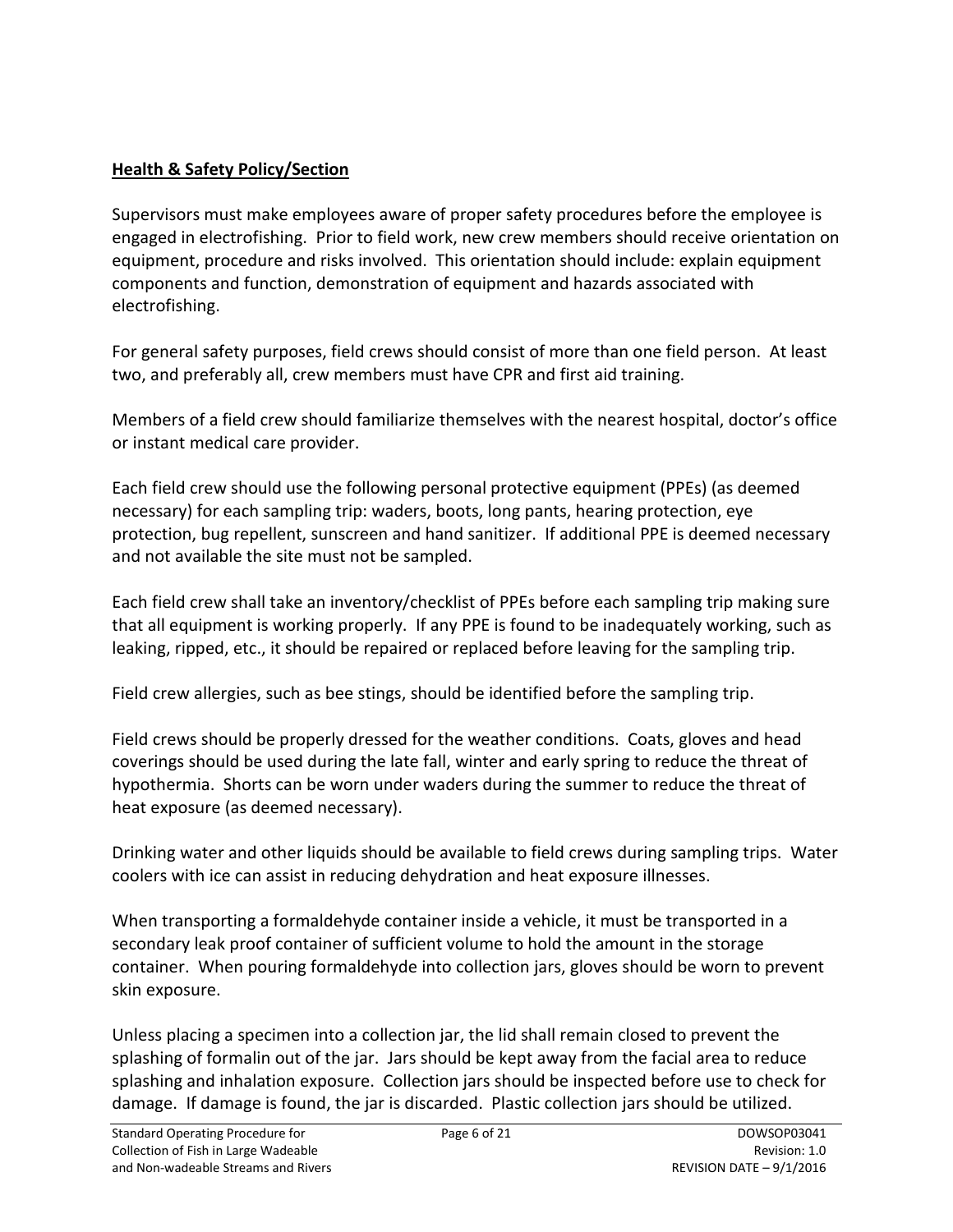Gasoline cans should have tight seals to eliminate the escape of fumes. Electrofisher should be refueled in an open area. Care should be taken when pouring gasoline into the electrofisher so that spillage and inhalation and skin exposure can be reduced.

Field crews should ensure containers are properly sealed before transport to prevent spill and release of fumes.

## <span id="page-6-0"></span>**Personnel Qualifications / Responsibilities**

All field crew members will meet at least the minimum qualifications for their job classification. Fish sample collection will be done by Division of Water or partner agency biologists with specialized expertise in fisheries management, fisheries biology, fisheries science or related field. The nature of the sampling protocols for this group requires specialized knowledge of habitats and taxonomy. The fisheries biologist should have knowledge of taxonomy and be familiar with the taxonomic references listed in Appendix A. Fisheries biologist are considered to be qualified if they have specific advanced academic training and/or several years professional experience in field collection of fish assemblages. Division of Water personnel with the required expertise usually holds the title Environmental Biologist Specialist or Environmental Biologist Consultant. Individuals assisting with sampling will be under the direct supervision of a fisheries biologist.

#### <span id="page-6-1"></span>**Equipment and Supplies**

- Field Datasheet or Waterproof Notebook
- Dipnets
- Electrofisher (DC backpack shocker or GPP)
- Probes
- Anode rings
- Spare probe and rings
- Rat tail
- Boat
- Electrofishing barge
- Fuel: gasoline or batteries
- Field guide (e.g. Peterson's Field Guide Freshwater Fishes)
- Seine (15 foot)
- Formalin and SDS sheet
- Voucher jars (Various sizes)
- 5 gal bucket
- Live well
- Waterproof paper for sample labels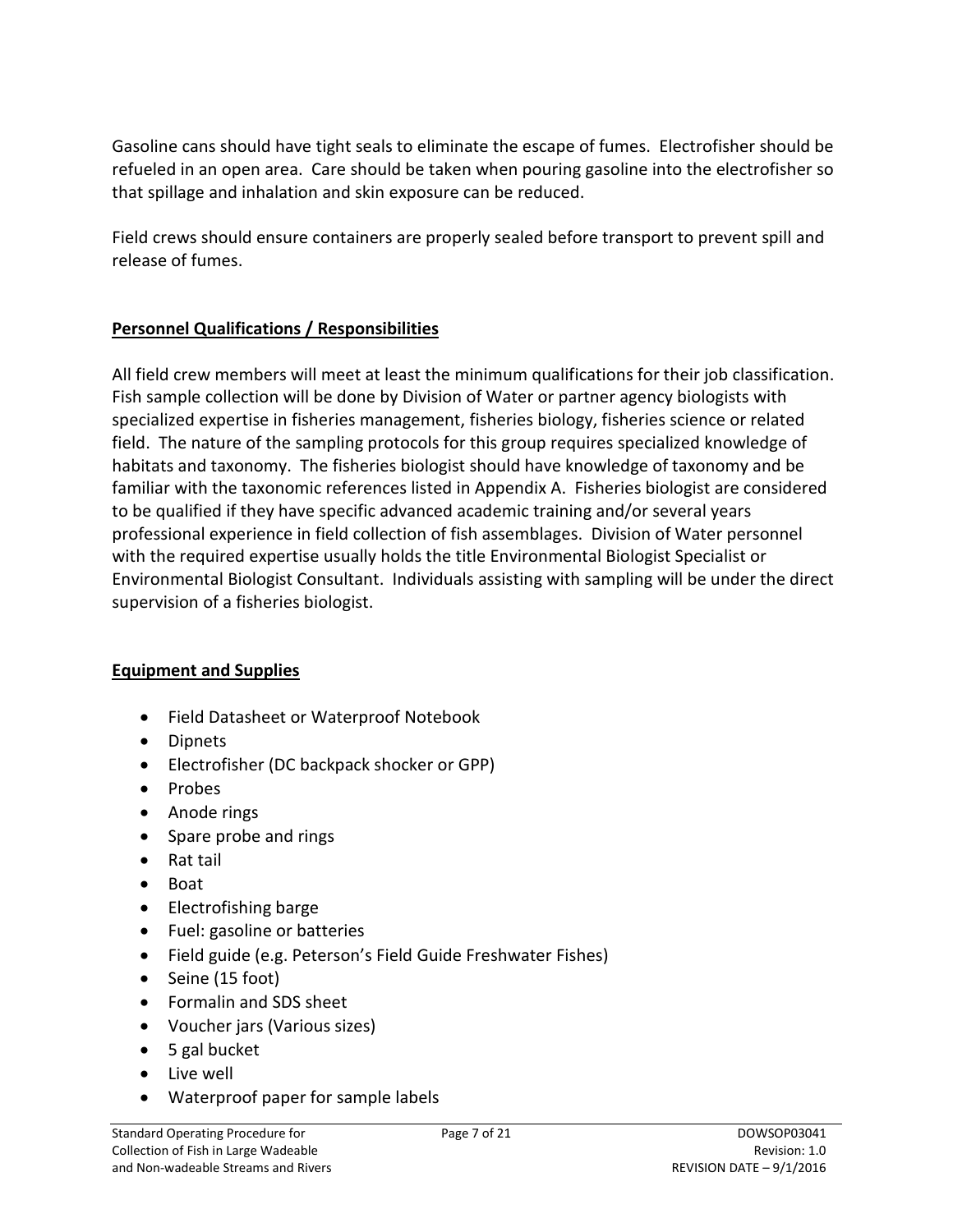- Lineman's gloves if using non-insulated probes or nets
- Waders and boots
- Polarized sunglasses
- Copies of field protocols
- Pencils
- Clipboard
- First aid kit
- Global Positioning System (GPS) Unit

## <span id="page-7-0"></span>**Methods**

#### <span id="page-7-1"></span>**Cautions**

While following these sampling techniques, it is important to keep the sampling reach intact and undisturbed. Field personnel should not disturb the reach until sampling has occurred. Doing so could result in degradation of the sample. If the sampling reach has been disturbed by other activities, sufficient time should be allowed for the water to clear and fish to settle back into normal habitats. Electrofishing in turbid water can result in underestimates of the fish community. The experience of the crew and their ability to see and net the fish improves the effectiveness of sampling the reach. Polarized sunglasses are recommended when electrofishing, since they will cut down on the glare of the water. In addition, features such as water clarity, flow, depth and time of day need to be considered to obtain optimal success in sampling.

The sampling reach must not be associated within the immediate area (<100 meters) of major tributary confluences or human structural influences, such as bridges, road crossings (fords), low head dams or any other similar structure, unless the purpose of obtaining the fish community data is related to these influences. If these conditions are not adequate or practical, sampling needs to be postponed until an efficient sampling effort can be obtained.

#### <span id="page-7-2"></span>**Instrument Calibration**

Select the electrofisher settings based on the conductivity of the water. To minimize stress and mortality, it is important to use the minimum amount of electrical energy to stun fish. Select initial voltage setting 150-400 V for high conductivity (>300 µS/cm), 500-800 V for medium conductivity (100 to 300 µS/cm) and 900-1100 V for low conductivity (<100 µS/cm) waters) pulse width (2-6 ms) and pulse frequency (30-120 Hz). Adjust the voltage, pulse width and pulse frequency to efficiently capture fish without inducing excessive stress and mortality.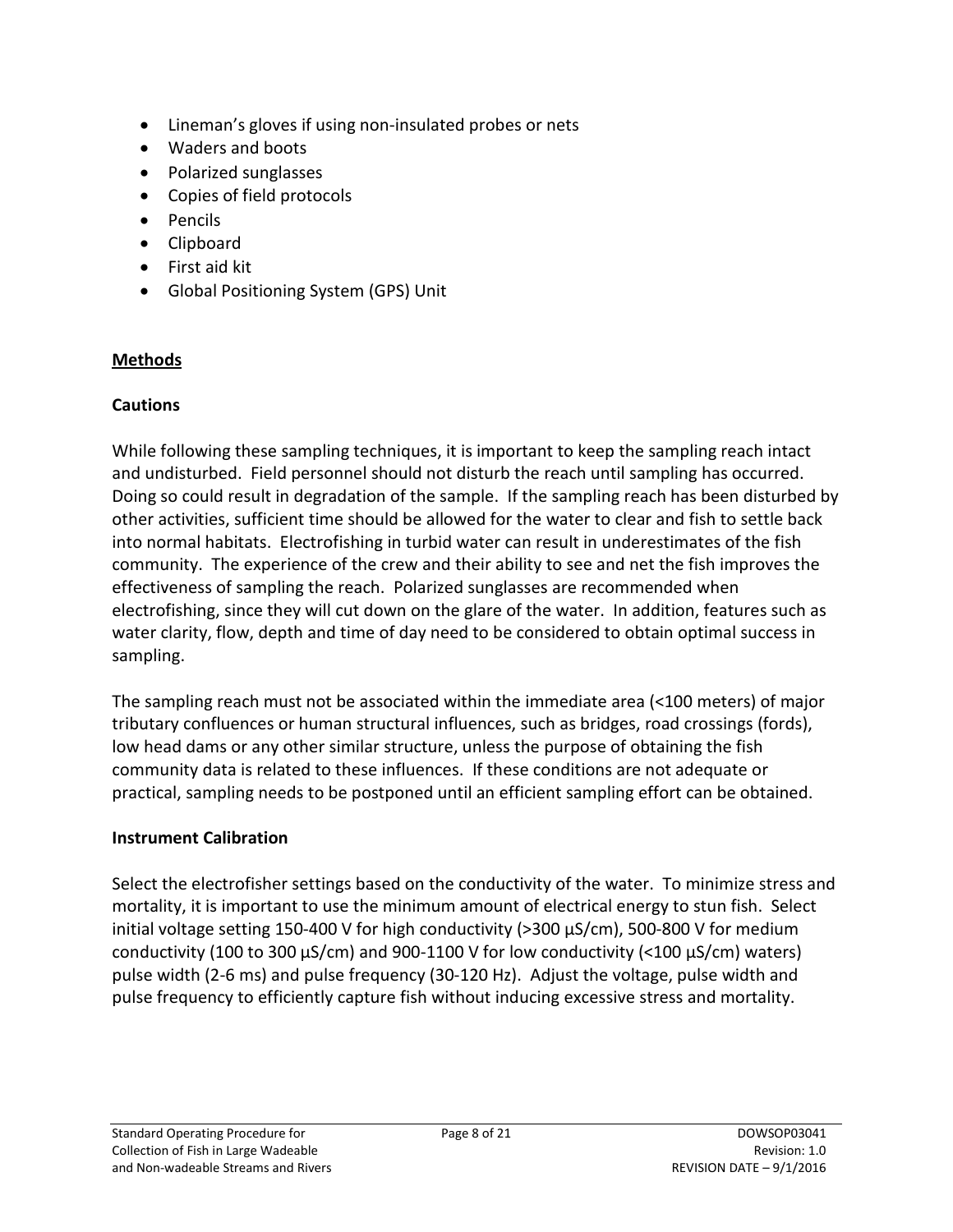## <span id="page-8-0"></span>**Type of Collections**

To ensure collection of standardized fish community data, stream size (i.e., drainage area) and depth (i.e. wadeable and non-wadeable) have been used to designate streams into four classes: Large Streams, Small River, Run-of-River Non-wadeable Rivers and Restricted Flow Nonwadeable Rivers.

## <span id="page-8-1"></span>**Sampling Periods**

The sampling index period is June through October. In some cases, sampling outside of these index periods is necessary to assess immediate impacts (e.g., chemical spills) or to adhere to specific guidelines set forth by the U.S. Fish and Wildlife Service or KDOW for trend monitoring and bioassessment in streams containing federally listed threatened or endangered species. For routine bioassessment or baseline data collection, samples collected outside of these index periods will be considered unacceptable. Also, fish samples should not be collected during periods of excessively high or low flows or within 14 days of a known scouring flow event. Scour events occur when excessive rain fall occurs and river substrates have been altered. In addition, excessive turbid waters should not be sampled.

## <span id="page-8-2"></span>**Sample Reach**

#### <span id="page-8-3"></span>*Wadeable Large Streams and Small Rivers*

- A. At each site, a sampling reach of a 300 m length will be established.
- B. Latitude and longitude will be determined for each site at the downstream location.

## <span id="page-8-4"></span>*Run-of-River and Restricted Flow Non-wadeable Rivers*

- A. Sample reaches will be determined by methods presented in Flotemersch et al. (2006).
- B. At each site, a sampling reach of a 500 m length will be established.
- C. Latitude and longitude will be determined for each site at the downstream location.

## <span id="page-8-5"></span>**Sampling Methods**

#### <span id="page-8-6"></span>*Wadeable Large Streams and Small Rivers*

- A. The sampling crew will consist of a minimum of at least three.
- B. A combination of electrofishing and seining techniques will be utilized at all wadeable sites. Dip nets and seines shall have  $3/16<sup>th</sup>$  inch mesh. Electrofishing and seining collections will be kept separate.

#### Barge Electrofishing Method

A. A barge electrofisher is the preferred electrofishing gear in wadeable large streams and small rivers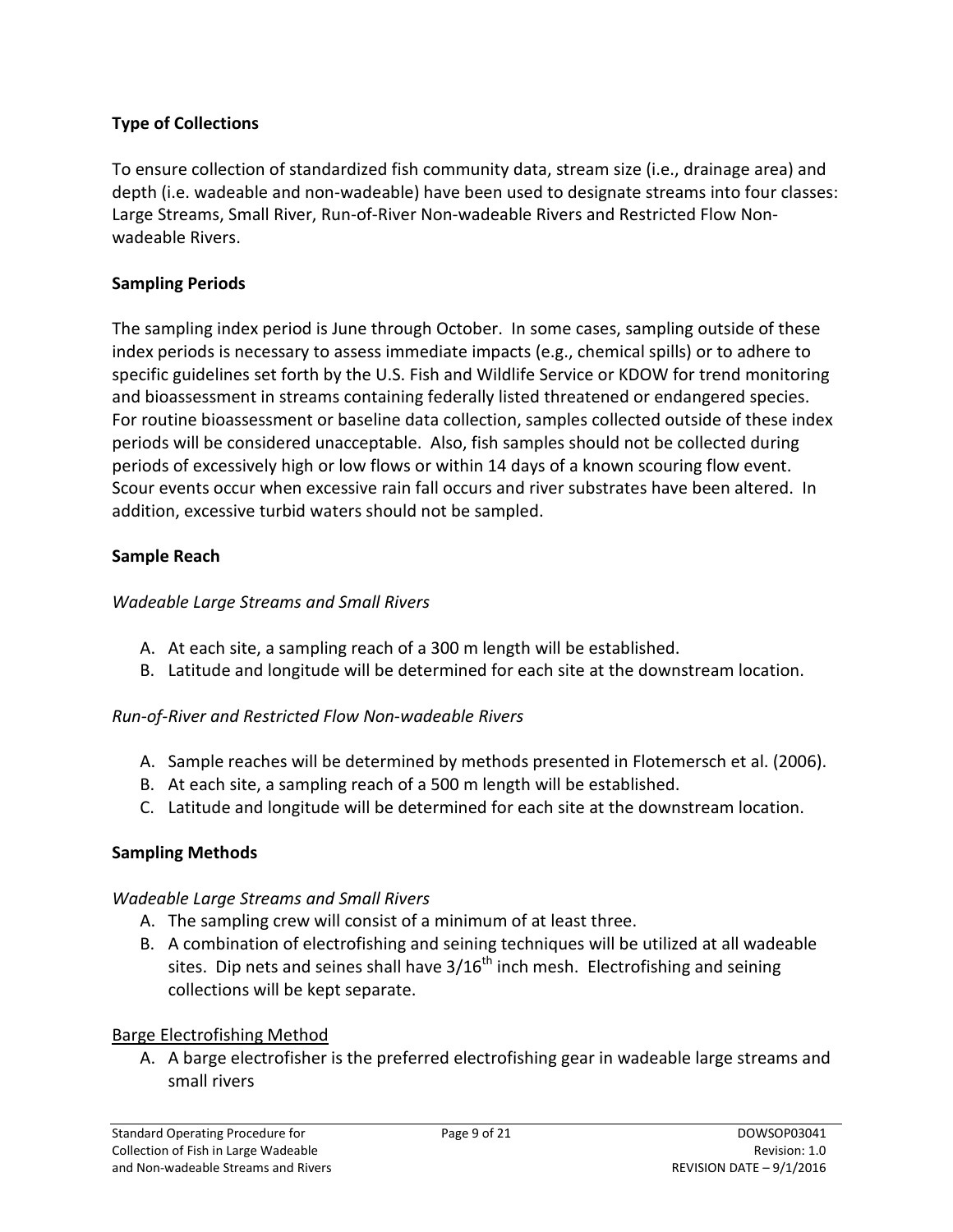- B. A tote barge or similar electrofisher capable of producing at least 2,500 watts should be used with a single anode.
- C. One crew member will navigate the barge and operate the electrofishing unit.
- D. The other crew members will work the anode and dip stunned fish.
- E. Stunned fish are placed in a live well carried in the barge.
- F. Anode operator should also carry a dip net (Barbour et al. 1999).
- G. One pass on each bank reach is sampled from the downstream end to the upstream end, with all recognizable habitats thoroughly sampled (Barbour et al. 1999). One pass of the stream channel is allowed if stream width is small enough to allow one zig zag pattern and all habitats to be sampled efficiently.
- H. The sampling zone on each bank extends from the edge of the water to the center of the river or to depth of 3 ft.
- I. Some circumstances (e.g. swift water) may require the use of a seine (rather than a dip net) and electrofishing.
	- 1. The seine may be set perpendicular to the current (to act as a block net) by two crew members.
	- 2. The anode operator(s) applies current upstream to downstream to the seine.
	- 3. Stunned fish are carried by current into the seine where they are captured.
	- 4. The electrofishing operator may need to dislodge specimens caught in the substrate.
- J. Collected fish should be frequently transferred from dip nets and seines to the live well to lessen stress and mortality.
- K. In addition, water in the live well should be changed periodically (warmer water temperatures require more frequent water changes) to reduced stress and mortality of fish.
- L. At the conclusion of each sampling run, record the time spent electrofishing (in seconds) (Appendix B).

# Backpack Electrofishing Methods

- A. Note: At large streams and small river sites a single backpack electrofishing unit may not provide sufficient power to collect fish. However, some sampling site may prevent tote barge access. In these situations a backpack electrofisher may be used. Depending on sampling condition, a second backpack unit may be needed in order to provide a sufficient electrical field to collect fish. If two backpack units are used, one unit is designated as the primary unit. The primary unit will be the unit that electrofishing time is recorded from. The secondary unit will provide support to the primary unit by cutting escape routes off from fish fleeing the sampling area.
- B. One member of the field crew operates each backpack electrofishing unit.
- C. The other field crew members dip stunned fish and carry the bucket used to transport captured fish.
- D. The anode operators will also carry a dip net (Barbour et al. 1999).
- M. One pass on each bank reach is sampled from the downstream end to the upstream end, with all recognizable habitats thoroughly sampled (Barbour et al. 1999). One pass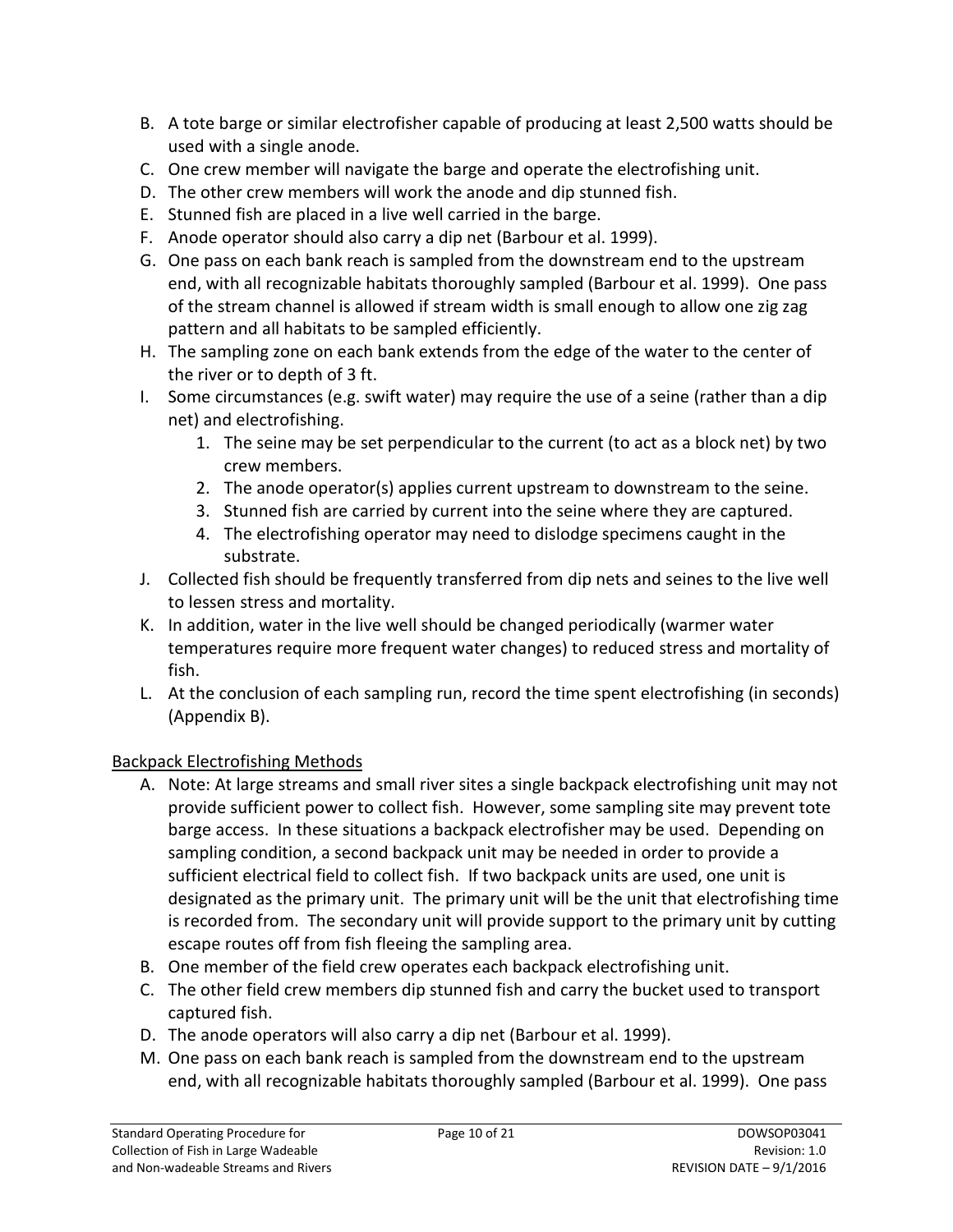of the stream channel is allowed if stream width is small enough to allow one zig zag pattern and all habitats to be sampled efficiently.

- E. The sampling zone on each bank extends from the edge of the water to the center of the river or to depth of 3 ft.
- F. Crew members with dip nets walk alongside and behind the anode operator(s) to collect stunned fish.
- G. Some circumstances (e.g. swift water) may require the use of a seine (rather than a dip net) and electrofishing.
	- 1. The seine may be set perpendicular to the current (to act as a block net) by two crew members.
	- 2. The anode operator(s) applies current upstream to downstream to the seine.
	- 3. Stunned fish are carried by current into the seine where they are captured.
	- 4. The electrofishing operator may need to dislodge specimens caught in the substrate.
- H. Collected fish should be frequently transferred from dip nets and seines to a bucket of water to lessen stress and mortality.
- I. In addition, water in the bucket should be changed periodically (warmer water temperatures require more frequent water changes) to reduced stress and mortality offish.
- J. At the conclusion of sampling, record the time spent electrofishing (in seconds) (Appendix B).

## Seining

- A. Habitats not effectively sampled by electrofishing are sampled by seining once electrofishing activities have concluded.
- B. Seining is a better technique for collecting some minnow species that are not as affected by the electric current.
- C. Use a seine that is at least 15 feet long, 6 feet tall and with a mesh size of  $3/16^{th}$  inch. The brails must be sturdy to be used in swift runs.
- D. There are 3 seining techniques that may be utilized at all stations where fish collections are conducted: seine hauls, kick seining and specific habitat seining
	- 1. Seine Hauls
		- i. Seine hauls are used in shallow areas near the shore with very little structure or in swift runs.
		- ii. Seine hauls are generally performed in a downstream direction (Etnier and Starnes 1993, Jenkins and Burkhead 1993 and Hendricks et al. 1980).
		- iii. Seining with the current is more efficient because there is less drag on the net and takes advantage of a fish's tendency to escape upstream. Seine operators can also move more quickly to trap fish, and there is no pressure wave in front of the seine, which can cause fish to move away from the net.
		- iv. Two members of the field crew will each take a brail and begin moving with the current through the targeted habitat.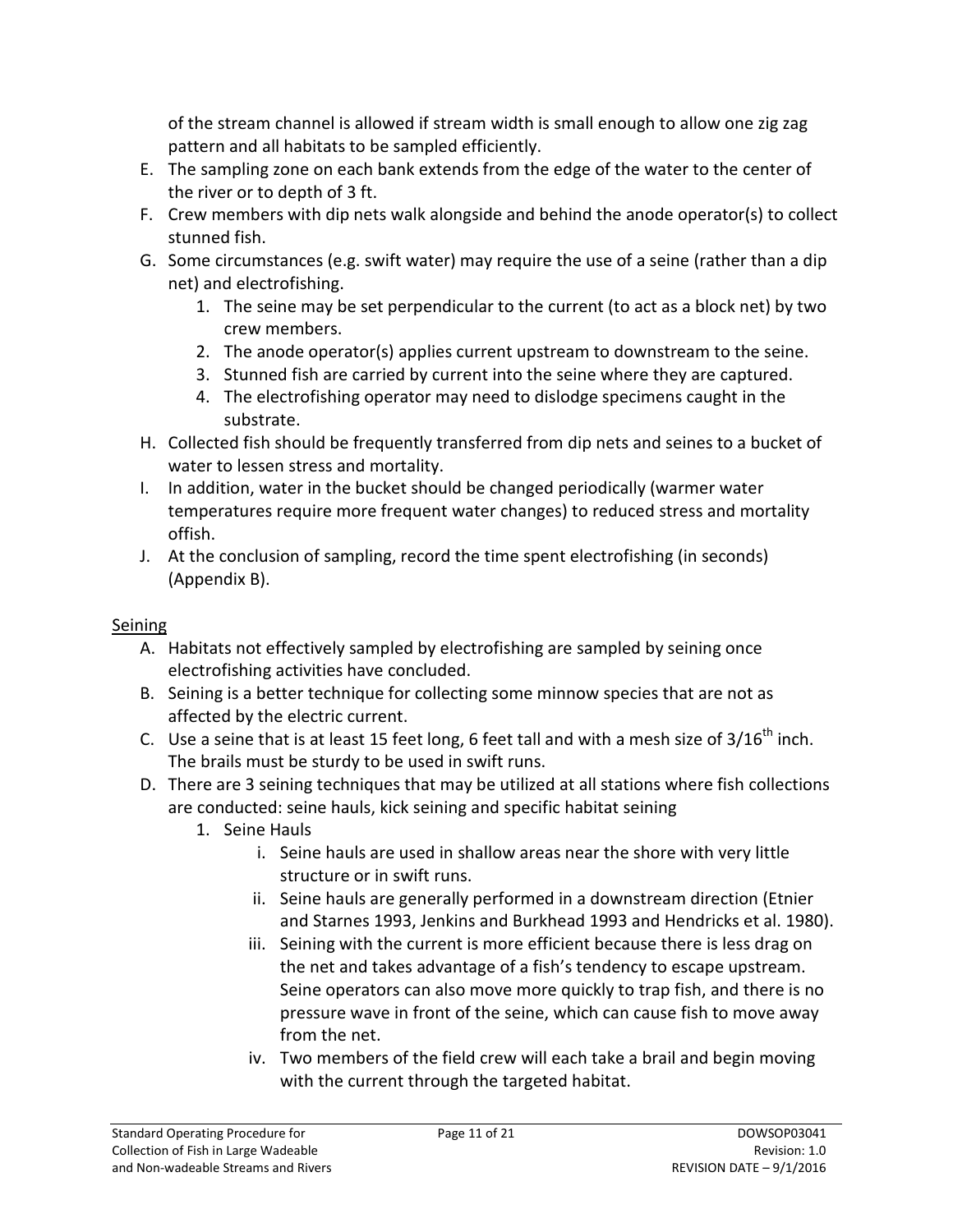- v. Make sure that the lead line is down on the bottom, there is an adequate bag in the seine and that the floats at the top of the seine are floating on the surface.
- vi. When the seine haul is finished, the seine is beached by dragging it onto the shore.
- vii. When there is only a small shoreline area to beach the seine, the brails are brought close together at the shoreline and the lead line slowly pulled into shore by hand.
- viii. If the seine cannot be beached, then in one motion, the seine is quickly lifted out of the water and carried onto shore.
- 2. Kick Seining
	- i. Kick seining will be conducted in riffle and run areas of the stream.
	- ii. Kick seining involves two crew members holding the seine in a position downstream of the area to be sampled.
	- iii. The brails are slightly angled downstream so that the flow forms a bag or pocket in the seine.
	- iv. A third crew member disturbs (or kicks) the substrate while moving toward the seine.
	- v. After reaching the seine, crew members lift the seine out of the water.
- 3. Specific Habitat Seining
	- i. Sometimes specific habitat seining might be utilized, if specific habitats within the sampling reach could not be adequately electrofished.
	- ii. Specific habitat seining involves encircling specific habitat (i.e. woody debris pile) with a seine and thrusting the brails into the habitat (or crew member disturbs the habitat) to force fish out.
	- iii. After disturbing the habitat the seine is lifted out of the water.
- E. After each seine effort, fish are briefly examined by the fish biologist for the species present and then placed in a bucket of water.
- F. Large fish are identified, recorded and released immediately after each seine haul.
- G. Smaller fish are identified and released or retained as a voucher after all seining has been completed.
- H. A minimum of five seine efforts will be used and will continue until no new species are collected in three consecutive efforts or until a maximum of 90 minutes of effort is reached.
- I. One seine effort equal approximately seining 9.2  $m^2$  (100ft<sup>2</sup>) area.
- J. If five seine efforts have been expended and no new species were encountered in the last three efforts, seining may cease if all appropriate habitats in the reach have been sampled.
- K. Minimum and maximum times are defined as the start to finish of the seining effort.
- L. Record the time spent seining (in minutes start to finish) and the number of efforts (Appendix B).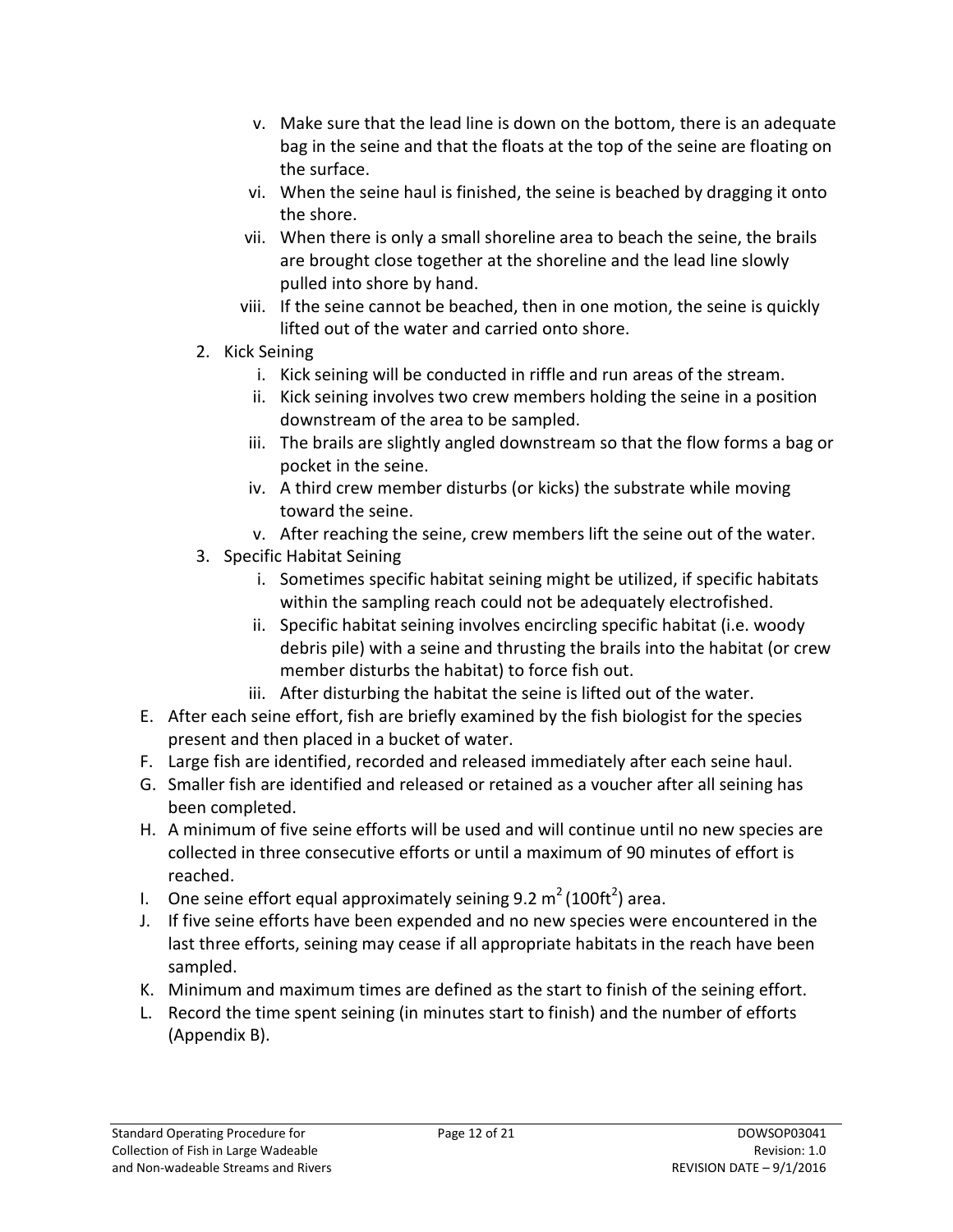## <span id="page-12-0"></span>*Run-of-River and Restricted Flow Non-wadeable Rivers*

- The sampling crew will consist of a minimum of two or three. Crew size will depend on the electrofishing boat.
- Electrofishing will be utilized at all non-wadeable sites. Dip nets shall have  $3/16^{th}$  inch mesh. Left and right bank electrofishing collections will be kept separate.

## **Electrofishing**

- A. Collection of fish will follow methods described in Flotemersch et al. (2006) and Flotemersch and Blocksom (2005).
- B. The LR-BP method specifies that a single bank is electrofished for 1000 m or a pair of 500 m banks is sampled. Preferred method is the paired 500 m bank.
- C. This method is appropriate in Run-of-River and Restricted Flow sites.
- D. Daytime electrofishing is conducted at Run-of-River sites
- E. Nighttime electrofishing is conducted at Restricted Flow sites.
- F. Run-of-River and Restricted Flow sites, each bank (500 m left and right) along the riparian habitat in the main channel will be electrofished with boat mounted electrofishing gear.
- G. The electrofishing crew should consist of one boat operator (who maneuvers the boat and controls the electrofishing unit) and one dip-netter (who collects stunned fish and places them in the livewell). Under some circumstances it may be necessary to increase the number of dip-netters (e.g. fast water, low visibility or size of boat).
- H. For each bank, electrofishing will start in the upstream portion of the reach and proceed downstream to the end of the reach.
- I. During electrofishing, the boat should be operated at a speed near, or if velocities are low just above the current of the river and maneuvered in and out of shoreline habitat.
- J. Fish should be dipped from the water and placed into a livewell for processing. In the cases where large quantities of fish are present at once (i.e. when large schools of gizzard shad are encountered), only a representative sample of these fish should be collected (i.e. one or two scoops of the dip net).
- K. If large quantities of fish are collected during the sample run and the live well is at capacity, the sampling run should be suspended. The boat should be maneuvered to a location that will not influence additional sampling. Fish should be processed and sampling should continue after fish have been processed. This will help reduce mortality of released fish.
- L. At the conclusion of each sampling run the electrofishing settings (i.e. pulse width, percent applied and shocking seconds) for each run should be recorded (Appendix B).
- M. Some shallow portions of reaches (e.g. shoals/riffles) may require that the boat be beached and alternate electrofishing techniques employed. Alternate methods include the use of a handheld anode attached to the boat electrofishing unit, hand maneuvering the boat into shallow portions or the use of a backpack electrofisher. In these cases, one crew member operates the anode/boat/backpack electrofisher while the other dips stunned fish with a dip net. The shallow portion of the reach is sampled in this fashion and the electrofishing time is added (if gear other than the electrofishing boat is used)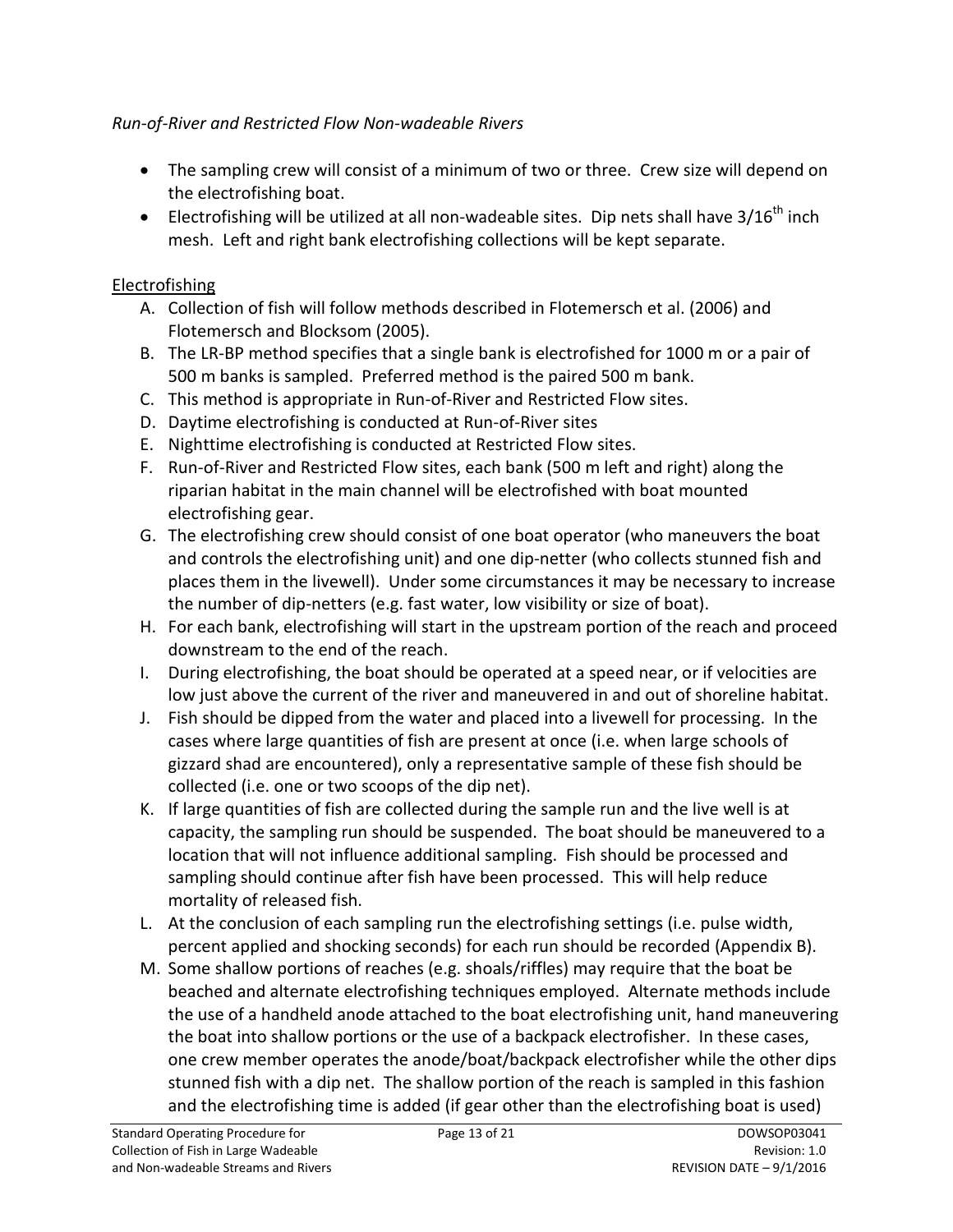to the boat electrofishing time to calculate total electrofishing effort. After the shallow portion is electrofished with the alternate methods, the boat is then maneuvered over the shallow portion and boat electrofishing is then continued.

N. Any deviation from boat electrofishing is recorded on the biological verification form (Appendix B).

## <span id="page-13-0"></span>**Sample Processing and Preservation**

- A. Young of the year fish should not be retained as voucher or included in field counts.
- B. Wadeable seining and electrofishing fish collections should be kept separate. Wadeable sites will result in one jar of voucher specimens for electrofishing, one jar for seining and a list of released species.
- C. Non-wadeable paired 500m left and right bank samples should be kept separate. Nonwadeable sites will result in two voucher jars (one for left and right banks) and a list of released species.
- D. Vouchers specimens.
	- 1. A minimum of two specimens of all species will be kept as vouchers from the sample event as either retained specimens or photographs. Voucher specimens will be of at least 2 different age/size classes.
	- 2. Retained specimens are preserved in the field with a 10%-15% buffered formalin solution.
	- 3. Field containers should be large enough to accommodate the largest specimen without distorting it.
	- 4. If at all possible, large specimens will be identified in the field, photographed, recorded and released. Retained large specimens vouchers should have a slit made in the abdomen to permit entrance of preservative into the body cavity. This is particularly important in warm weather to prevent partial decomposition of internal organs.
	- 5. If a specimen represents a significant ichthyological find (e.g., state or drainage record) or the specimen is hard to identify, then they are to be preserved and retained.
	- 6. If a species or genus is viewed but not collected and if positively identified, these records should be noted (i.e., Hypentelium nigricans, Micropterus spp. or Lepomis spp.).
	- 7. Federally protected species must be identified, photographed and released immediately.
- E. While at the sampling location, all fish samples will receive a label.
	- 1. The label is placed in the sample jar (labels placed in the jar will be written in No. 2 pencil on waterproof paper).
	- 2. The label will consist of the following information:
		- a. station ID,
		- b. stream name,
		- c. county,
		- d. date sampled,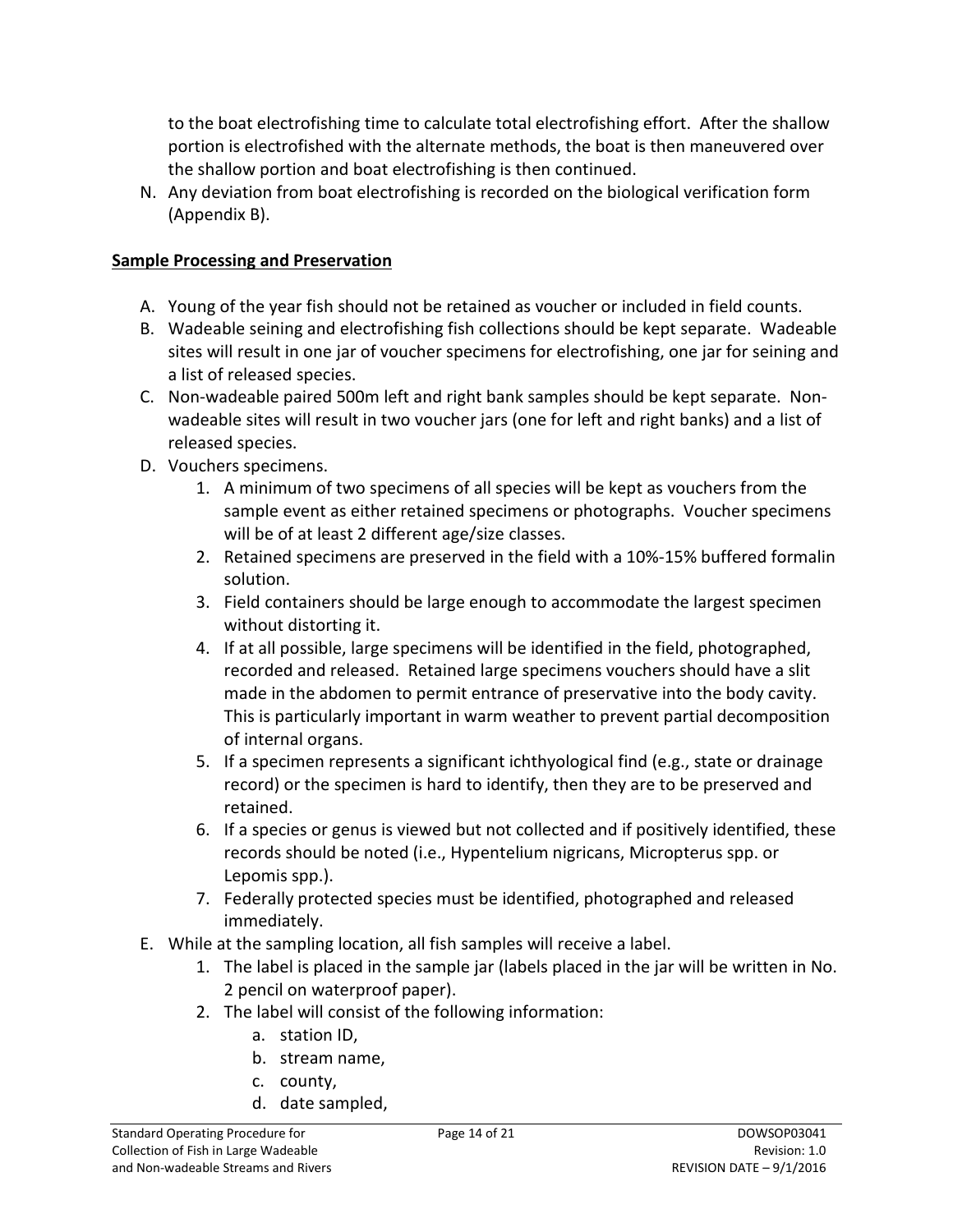- e. collectors' initials and
- f. collection method.

#### <span id="page-14-0"></span>**Data and Records Management**

Released fish are counted and recorded in the fisheries biologist's field notebook or on the field datasheet (Appendix B). Photographed fish are recorded with the file number from the camera.

Record the time spent electrofishing (in seconds).

Record the time spent seining (in minutes) and the number of efforts.

Completed Chain-of-Custody (KDOW 2009b) if fish samples will not be retained by fish crew leader.

All records are to be stored in project files.

#### <span id="page-14-1"></span>**Quality Control and Quality Assurance**

A field crew will consist of at least one trained fisheries biologist who is knowledgeable of the identification and nomenclature of Kentucky fishes. This fisheries biologist is to ensure that voucher collections of all fish are taken, specimens are preserved correctly for laboratory examination and sample jars are labeled correctly. All released specimens will be noted in field notebooks or datasheets. After any sampling has been completed, all sampling gear will be thoroughly cleaned to remove all fish so that no fish are carried to the next site. The equipment shall be examined prior to sampling at the next site to ensure that no fish are present.

Five percent of samples taken in a season will be duplicated by a field crew. The samples will be selected randomly by numbering each collected site as 1-X. Sites will be chosen for replication using a random numbers table or other random numbering method. Replicates will be collected by a different fisheries biologist (if possible) within the same index period.

Field data must be complete and legible and entered on field data sheet (Appendix B) or field notebook. While in the field, the field team should possess sufficient copies of standardized field data forms and chains-of-custody for all anticipated sampling sites, as well as copies of all applicable Standard Operating Procedures.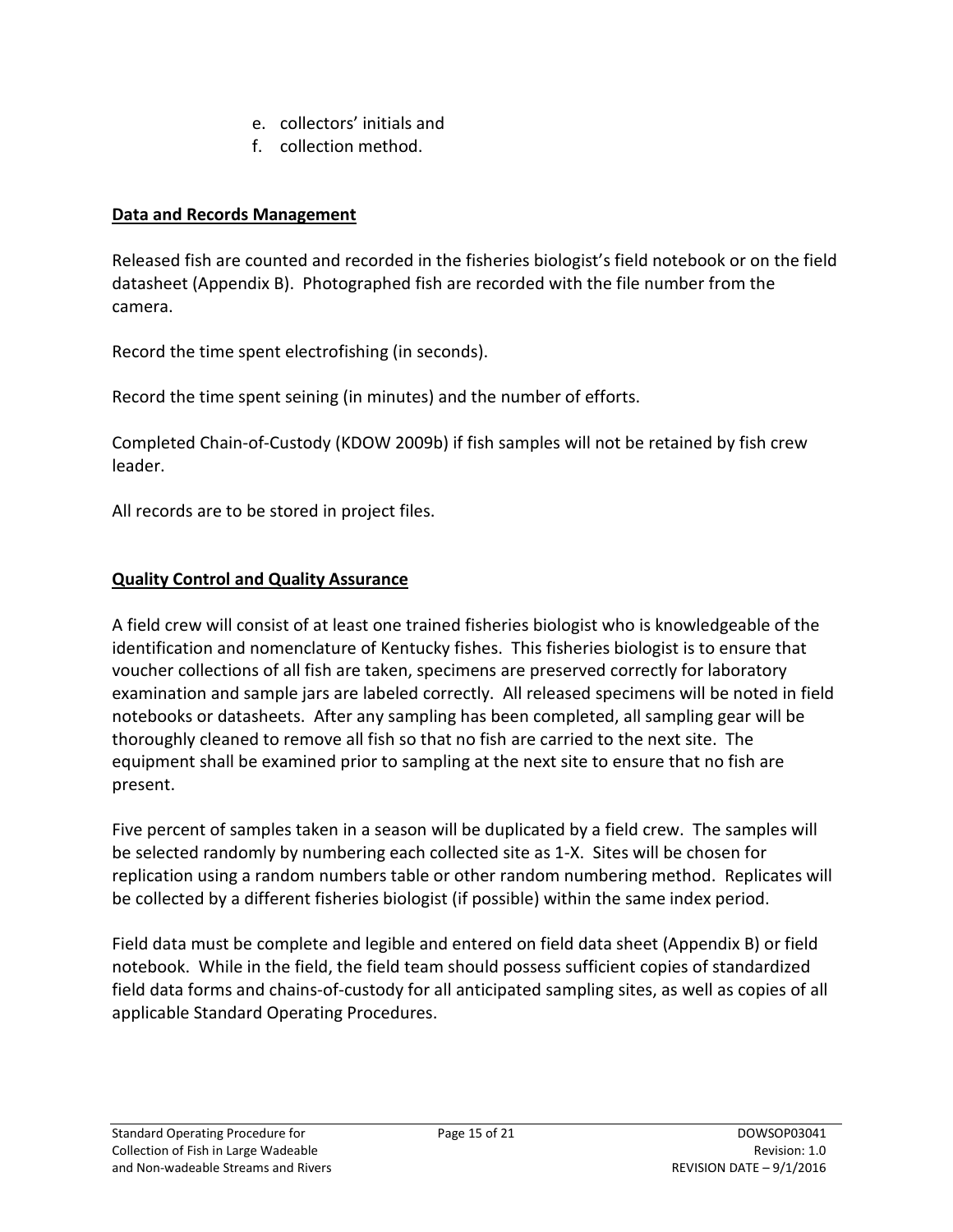#### <span id="page-15-0"></span>**Reference Section**

Barbour, M.T., J. Gerritsen, B.D. Snyder, and J. B. Stribling. 1999. Rapid bioassessment protocols for use in streams and wadeable rivers: periphyton, benthic macroinvertebrates, and fish, second edition. EPA 841-B-99-002. U.S. Environmental Protection Agency; Office of Water, Washington, D.C.

Etnier, D.A. and W.C. Starnes. 1993. The fishes of Tennessee. The University of Tennessee Press. Knoxville, Tennessee.

Flotemersch, J. E., J. B. Stribling, and M. J. Paul. 2006. Concepts and Approaches for the Bioassessment of Non-wadeable Streams and Rivers. EPA 600-R-06-127. US Environmental Protection Agency, Cincinnati, Ohio.

http://citeseerx.ist.psu.edu/viewdoc/download?doi=10.1.1.132.2044&rep=rep1&type=pdf

Flotemersch, J. E. and K.A Blocksom, 2005. Electrofishing in boatable rivers: does sampling design affect bioassessment metrics? Environmental Monitoring and Assessment 102(1-3) 263- 283.

Hendricks, M.L., Hocutt, C.H., and Stauffer, J.R., Jr., 1980, Monitoring of fish in lotic habitats, in Hocutt, C.H., and Stauffer, J.R., Jr., eds., Biological monitoring of fish:

Jenkins, R.E. and N.M Burkhead. 1993. Freshwater fishes of Virginia. American Fisheries Society, Bethesda, Maryland.

Karr, J.R., K.D. Fausch, P.L. Angermeier, P.R. Yant, and I.J. Schlosser. 1986. Assessing biological integrity in running waters: a method and its rationale. Illinois Natural History Survey, Champaign, IL, Special Publication 5.

Kentucky Division of Water (KDOW). 2009b. Sample Control and Management. Kentucky Department for Environmental Protection, Frankfort, Kentucky.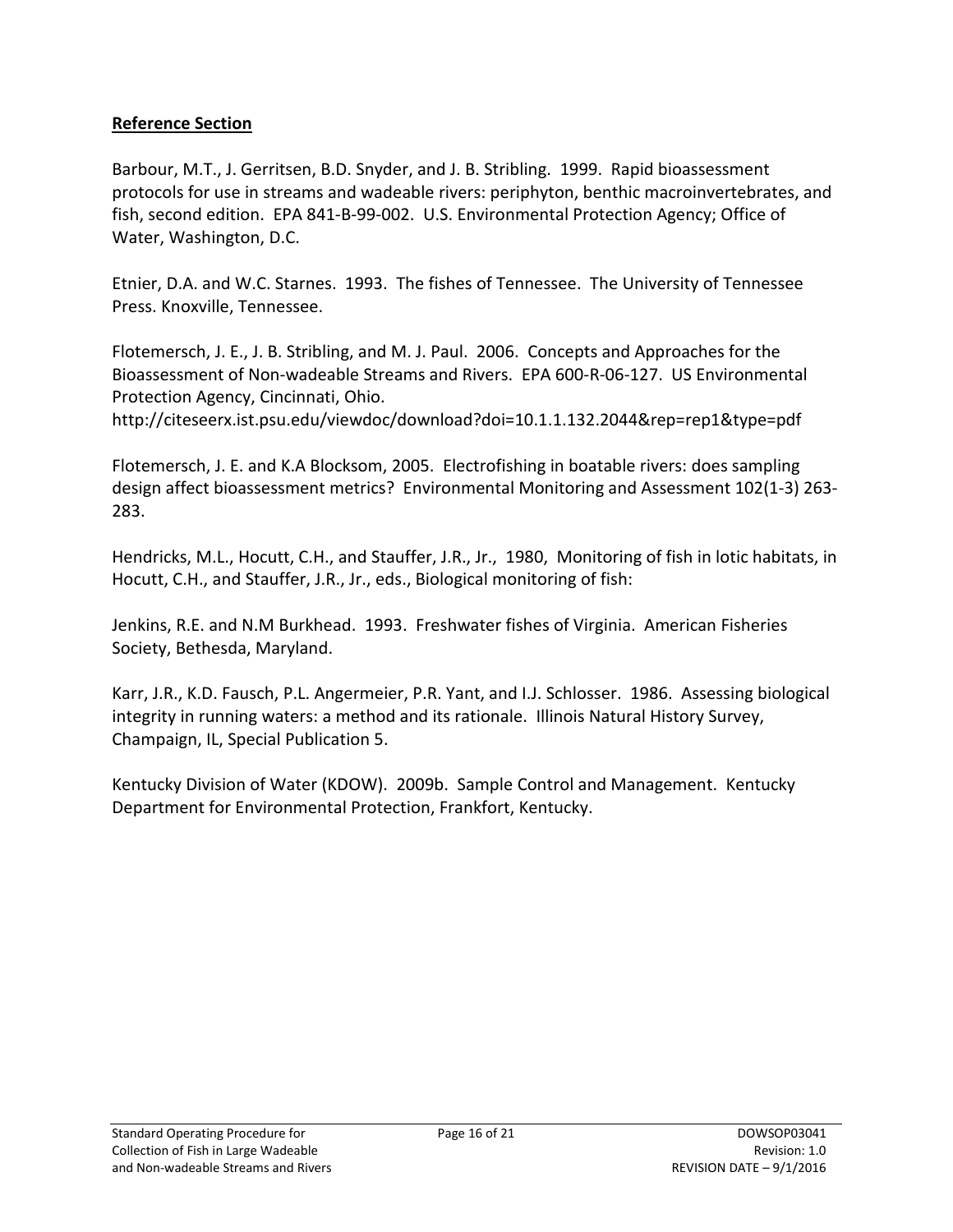#### <span id="page-16-0"></span>**Appendix A. Suggested Taxonomic References**

Burr, B.M. and M.L. Warren. 1984. A distribution atlas of Kentucky fishes. Kentucky State Nature Preserves Commission Scientific and Technical Series Number 4:1-398.

Ceas, P.A. and B.M. Burr. 2002. Etheostoma lawrencei, a new species of darter in the E. spectabile species complex (Percidae; Subgenus Oligocephalus), from Kentucky and Tennessee. Ichthyological Exploration of Freshwaters 13(3) 203-216.

Ceas, P.A. and L.M. Page. 1997. Systematic studies of the Etheostoma spectabile complex (Percidae; Subgenus Oligocephalus), with descriptions of four new species. Copeia (3) 496-522.

Etnier, D.A. and W.C. Starnes. 1993. The fishes of Tennessee. The University of Tennessee Press. Knoxville, Tennessee.

Cicerello, R.R. and R.S. Butler. 2007. Distribution and status of Etheostoma tecumsehi, the Shawnee darter, a species endemic to the Pond River, Green River drainage, Kentucky. SFC Proceedings No. 49.

Comiskey, C.E. and D.A. Etnier. 1972. Fishes of the Big South fork of the Cumberland River. Journal of the Tennessee Academy of Science 47(4) 140-145.

Jenkins, R.E. and N.M. Burkhead. 1993. Freshwater fishes of Virginia. American Fisheries Society, Bethesda, Maryland.

Kuehne, R.A. and R.W. Barbour. 1983. The American darters. University of Kentucky Press, Lexington, KY.

Page, L.M. 1983. Handbook of darters. Tropical Fish Hobbyist Publications, Neptune City, NJ.

Page, L.M., P.A Ceas, D.L. Swofford and D.G. Buth. 1992. Evolutionary relationships within the Etheostoma squamiceps complex (Percidae; Subgenus Catonotus) with descriptions of five new species. Copeia (3) 615-646.

Page, L.M., M. Hardman, and T.J. Near. 2003. Phylogenetic relationship of barcheek darters (Percidae: Etheostoma, Subgenus Catonotus) with descriptions of two new species. Copeia (3) 512-530.

Pflieger, W.L. 1997. The fishes of Missouri, revised edition. Missouri Department of Conservation, Jefferson City, Missouri.

Robison, H.W. and T.M. Buchanan. 1988. Fishes of Arkansas. University Press, Fayetteville, AR.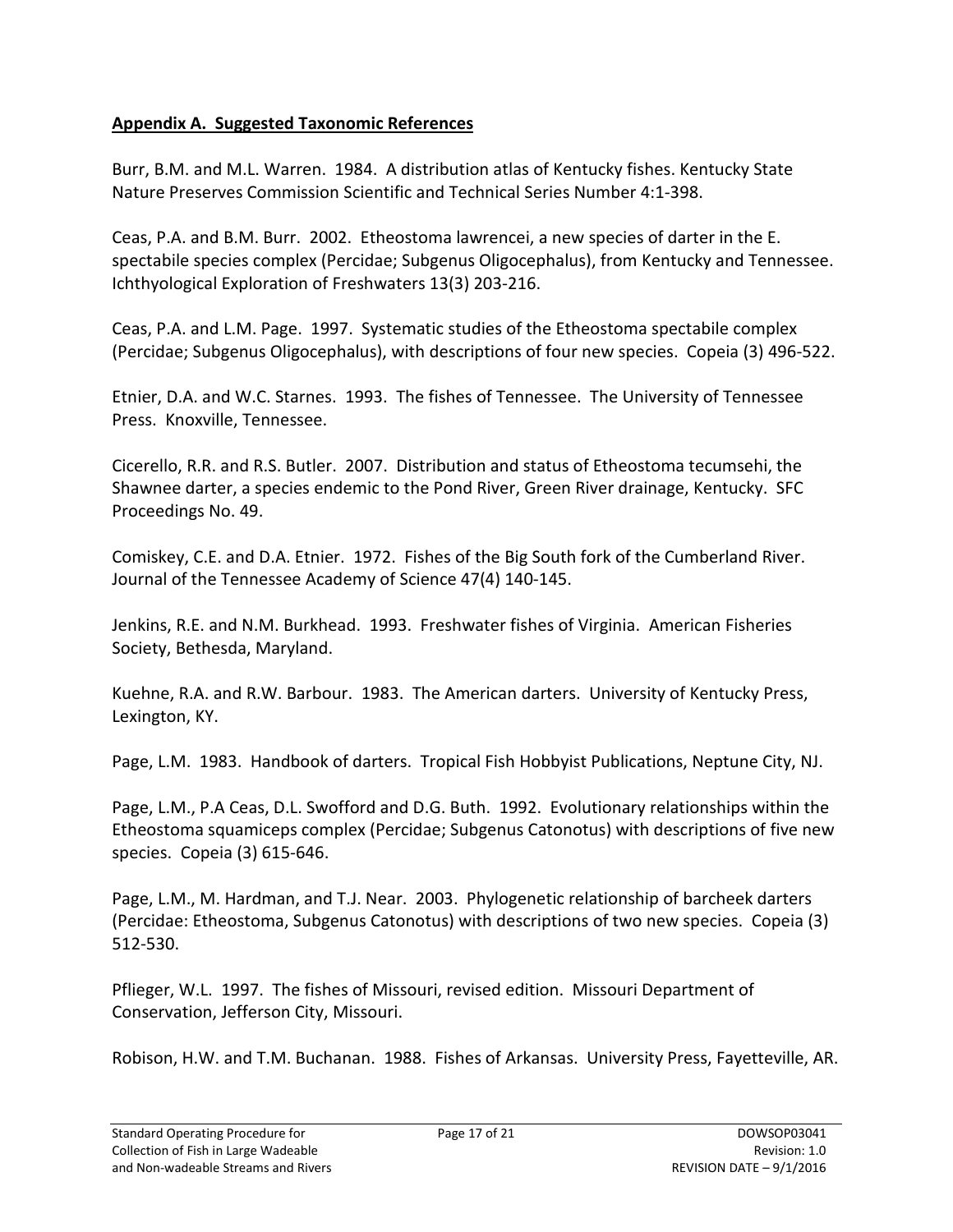Smith, P.W. 1979. The fishes of Illinois. University of Illinois Press, Urbana, IL.

Trautman, M.B. 1981. The fishes of Ohio with illustrated keys, revised edition. Ohio State University Press, Columbus OH.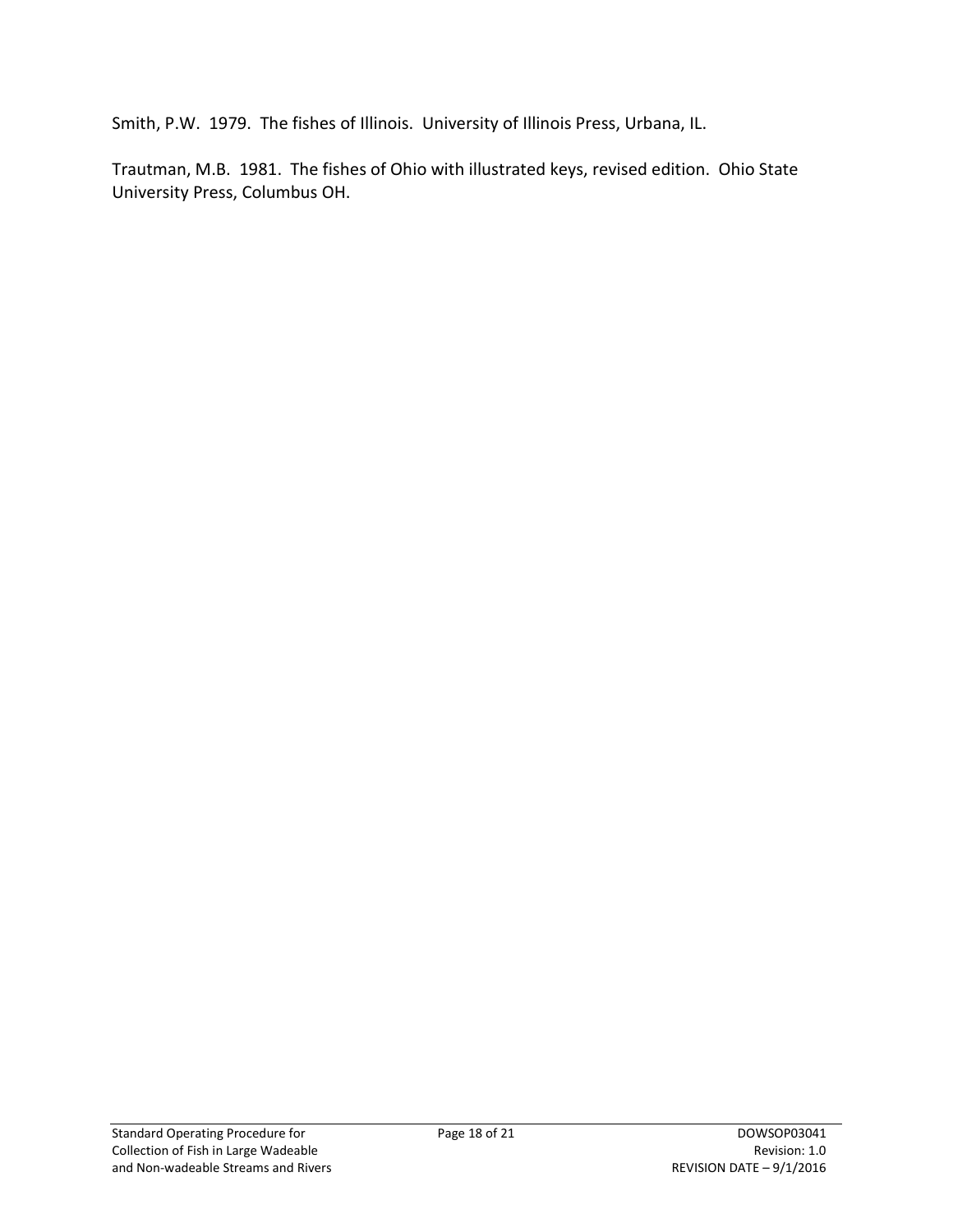## <span id="page-18-0"></span>**Appendix B. Fish Verification and Field Datasheet**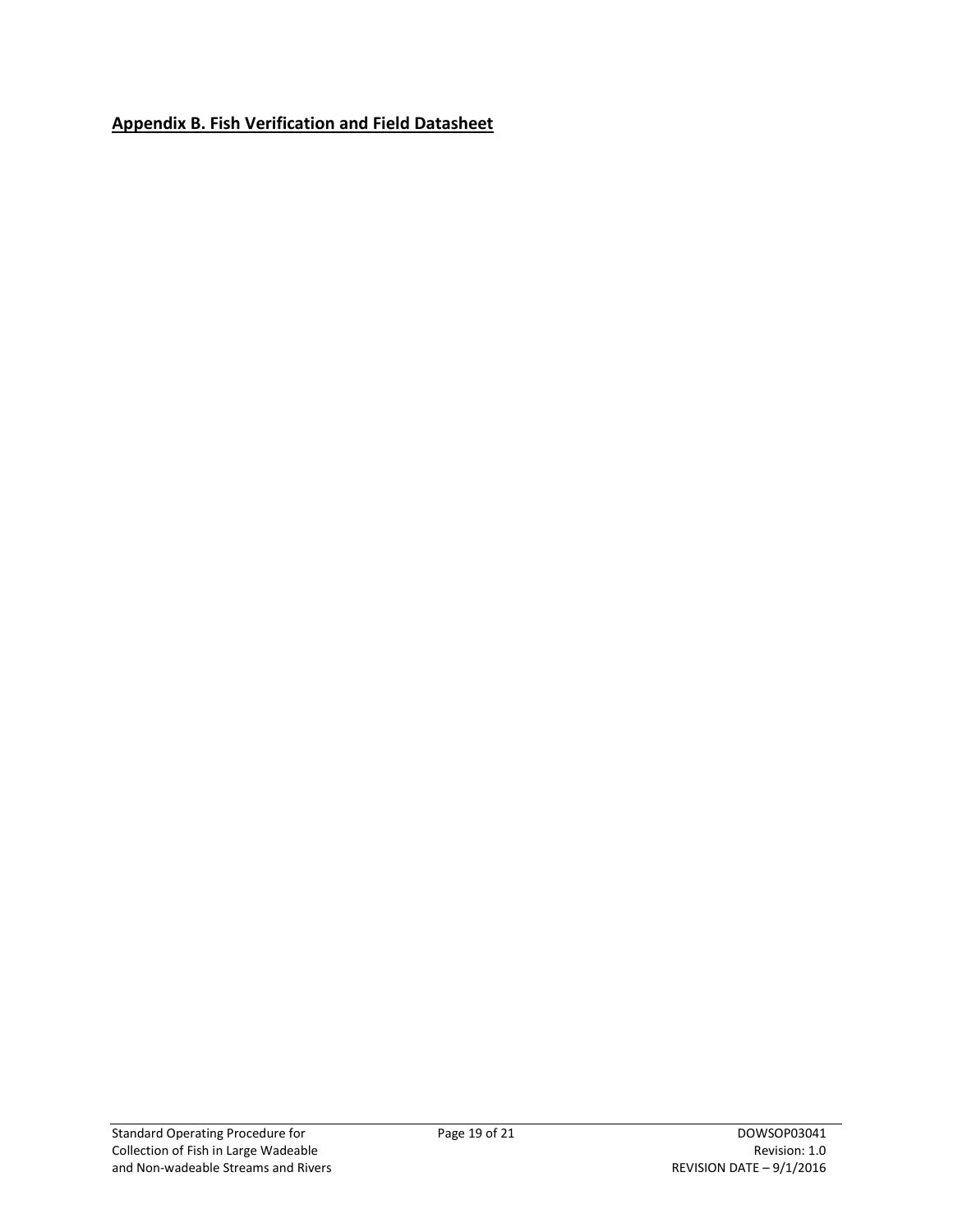#### LARGE RIVER BIOLOGICAL SAMPLE – Fish p1 of 2 Reviewed by: \_\_\_\_\_\_\_\_\_\_\_

| LOCATION(Lat/Long):<br><b>STREAM NAME:</b>                 |                                                                                             |  |  |  |  |
|------------------------------------------------------------|---------------------------------------------------------------------------------------------|--|--|--|--|
| <b>STATION ID:</b>                                         | DATE:                                                                                       |  |  |  |  |
|                                                            |                                                                                             |  |  |  |  |
|                                                            | <b>FISH COLLECTION</b>                                                                      |  |  |  |  |
| Collectors:                                                | River Type:<br>Large Streams<br><b>Small River</b><br>Run of River<br><b>Regulated Flow</b> |  |  |  |  |
| Day<br>Time of Electrofishing<br>Night                     | Type of Electrofishing Unit:<br># of Units<br><b>BPEF</b><br>2.5 GPP<br>5.0 GPP             |  |  |  |  |
| <b>LEFT BANK</b>                                           | <b>RIGHT BANK</b>                                                                           |  |  |  |  |
| Boat<br><b>BPEF</b><br>Method(s):<br><b>Barge</b><br>Seine | Boat<br><b>BPEF</b><br>Method(s):<br><b>Barge</b><br>Seine                                  |  |  |  |  |
| Start:<br><b>Total Time:</b><br>Finish:                    | Start:<br><b>Total Time:</b><br>Finish:                                                     |  |  |  |  |
| <b>Voltage Applied:</b>                                    | Voltage Applied:                                                                            |  |  |  |  |
| Amp output:                                                | Amp output:                                                                                 |  |  |  |  |
| Percent Applied:                                           | Percent Applied:                                                                            |  |  |  |  |
| <b>Boat Shock Time:</b>                                    | <b>Boat Shock Time:</b>                                                                     |  |  |  |  |
| <b>Alternate Shock Time:</b>                               | <b>Alternate Shock Time:</b>                                                                |  |  |  |  |
| <b>Total Shock Time:</b>                                   | <b>Total Shock Time:</b>                                                                    |  |  |  |  |
| Electrofishing Total # of Voucher Jars:                    |                                                                                             |  |  |  |  |
| Left Bank:<br><b>Right Bank:</b>                           |                                                                                             |  |  |  |  |
| # of Efforts:<br>Seine<br>Time:                            | Seining Total # of Voucher Jars:                                                            |  |  |  |  |
| Comments:                                                  |                                                                                             |  |  |  |  |

Г